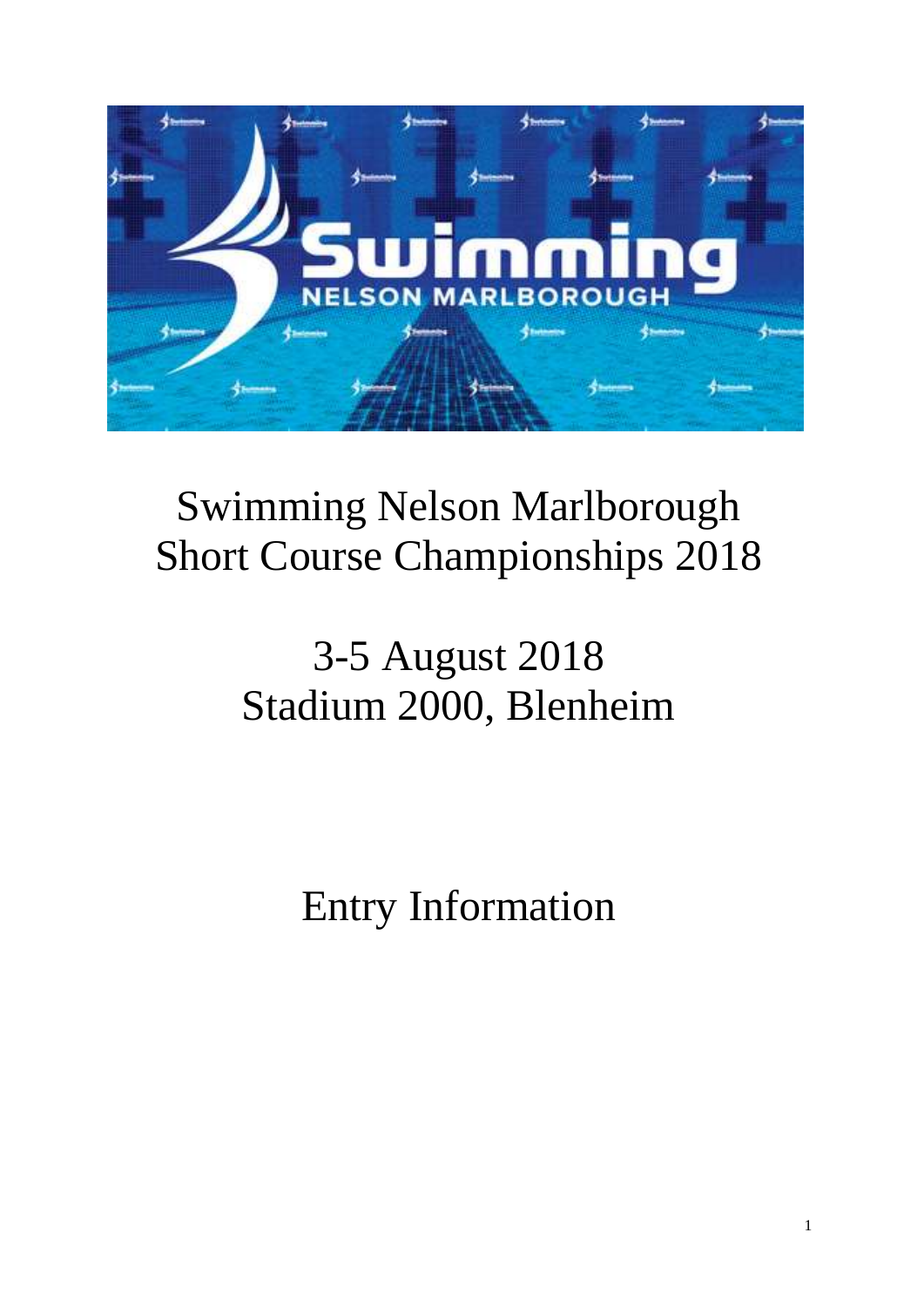#### **Entries**

- 1. Age as at 3 August 2018.
- 2. **Entries are to be submitted online** via SNZ database/MyPage.
- 3. All **competitive** swimmers registered with Swimming NZ are eligible to enter.
- 4. Entry fees are **\$7.50** per individual event, except **\$10.00** for 800 & 1500 free. Relays are free.
- 5. Each swimmer may enter a maximum of 9 individual events.
- 6. Entries open 1 July and close **Thursday 26 July 2018 at 11:59pm.** Late entries may be accepted at the discretion of the Registrar, and will incur a penalty equal to the entry fee (i.e. entry fee will be doubled).
- 7. **Clubs must submit a list of timekeepers and officials, with one for every swimmer entered** in the meet – each person must be available for at least 2 sessions. If the requisite number of timekeepers and officials is not supplied, SNM reserves the right to decline some or all of the entries submitted by the club.

### **Meet Rules**

- 8. The meet will be swum in a short course (25m) pool.
- 9. The meet will be swum under SNZ Regulations and FINA rules except where noted in this flier.
- 10. Age groups are Male & Female 10 & Under, 11-12 years, 13-14 years, 15 & Over.
- 11. All events have mixed prelims and age group finals, except for the following events, which shall have timed finals scored by age group: 50 Back, 50 Breast, 50 Fly, and 800 &1500 Free.
- 12. Prelims will be straight seeded (no circle seeding).
- 13. SNM reserves the right to amend the programme.
- 14. Swimmers shall comply with warm-up procedure (see [www.snm.org.nz/swim-meets\)](http://www.snm.org.nz/swim-meets). There shall be no diving (i.e. practice starts) until specific lanes for that purpose are announced by the Referee.
- 15. Dangerous or disrespectful behaviour during the warm-up, including non-compliance with the warm up procedure, will be subject to consequences. Sanctions may include disqualification from one or more events.
- 16. "Over the top" starts will be used for both prelims and finals.
- 17. Electronic timing will be used at this meet.
- 18. Swimmers waiting for the next race may adjust the footrest on the starting blocks during an event but must do so quietly, without interfering with officials, and then promptly move behind the timekeepers.
- 19. Events will be seeded by swimmers' qualifying times as submitted. Long course conversions allowed without penalty.
- 20. All participants must comply with the Sports Anti-Doping Rules.
- 21. Feet first entry into the pool for all backstroke events, no swim back.
- 22. Protests shall be as per SNZ regulation 4. The bond shall be \$50 and shall be refunded if the protest is upheld.
- 23. **Relays**:
	- All relays are Mixed and must have 2 or more girls.
	- Lead off leg times will be taken as legal splits only for teams that enter by meet entry deadline. Other teams may enter up to 30 minutes prior to start of session.
	- Points shall be scored for relays.
	- The names of swimmers' in relay teams, and their order of swimming, shall be advised to the recorder at least 30 minutes before the start of the session in which the event shall be swum.

## **Withdrawals (Scratches)**

- 24. Withdrawals must be submitted in writing to the SNM Registrar [\(registrar@snm.org.nz\)](mailto:registrar@snm.org.nz) for **Session 1 by 9pm Thursday 2 August**. For subsequent sessions the recorders' table must be notified not later than 30 minutes after the end of the previous session.
- 25. Refunds for withdrawals will only be made if notified prior to the start of the meet *and* a medical certificate is supplied within 14 days of the end of the meet.
- 26. Once the programme is printed, re-seeding is at the sole discretion of the Meet Director.
- 27. **A swimmer who is entered in but does not swim in a final (including timed finals) and does not withdraw in accordance with these rules will be fined \$20.** Swimmers are not eligible to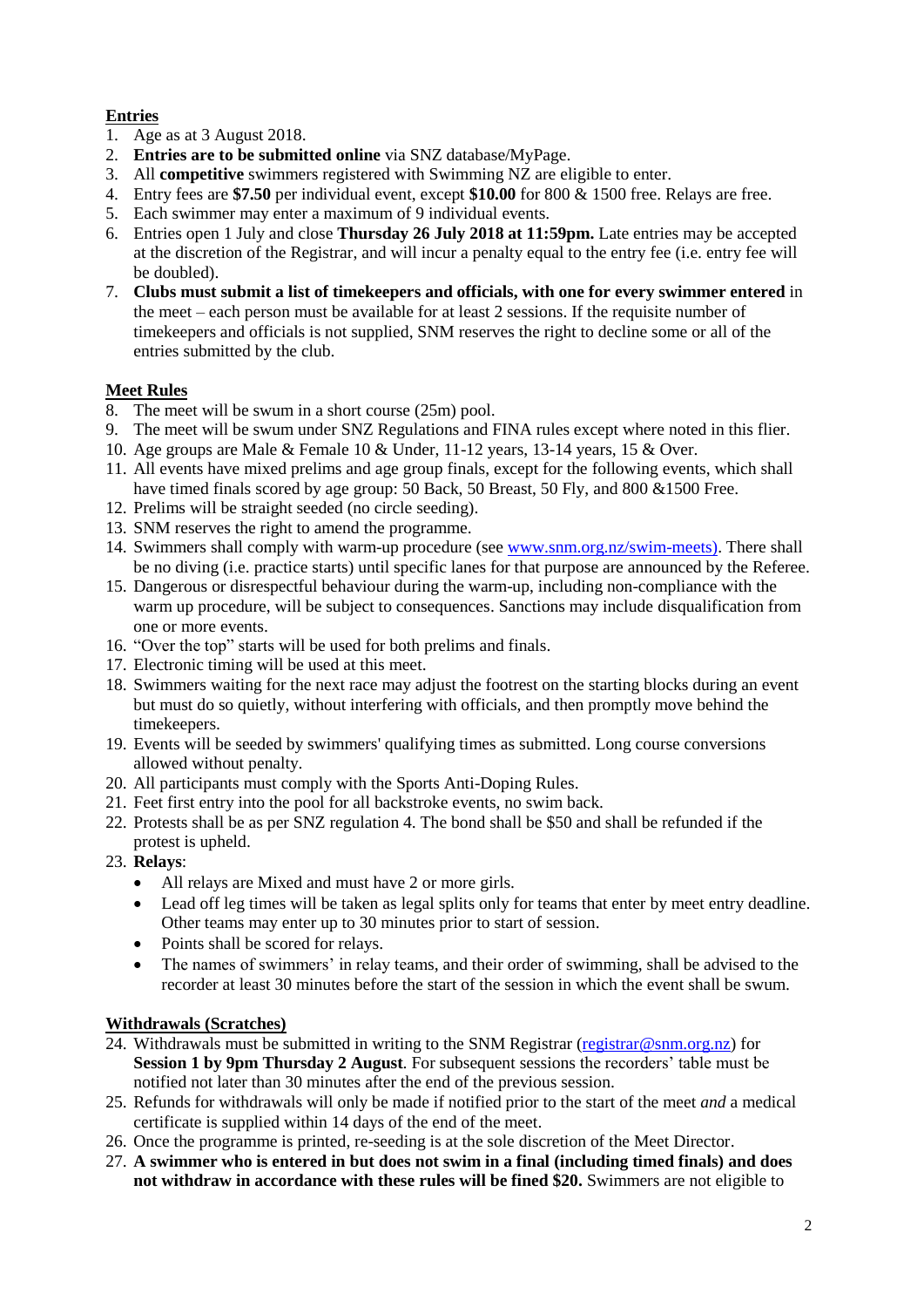enter future SNM meets until fines are paid. Late withdrawals for medical reasons during the meet will be exempt from fine if the Meet Director or session Referee accepts the medical excuse and signs the Withdrawal form.

#### **Prizes**

28. Trophies shall be awarded to the male and female swimmers who achieve the most points in each age group.

| SNM trophy<br><b>Hall Family Trophy</b> | 10 yrs & under boys<br>10 yrs & under girls |
|-----------------------------------------|---------------------------------------------|
| Lile Family Trophies                    | 11-12 yr old boys $\&$ girls                |
| <b>Hagan Family Trophies</b>            | 13-14 yr old boys $\&$ girls                |
| <b>McMath Cups</b>                      | 15 yrs & over boys & girls                  |

To be eligible to win these trophies, swimmers 10 years and under must complete at least one IM event, and swimmers 11 years and over must complete either the 200 IM or 400 IM.

- 29. Points will be awarded as follows for  $1<sup>st</sup>$  through  $10<sup>th</sup>$  place: 28, 22, 17, 13, 10, 8, 6, 4, 2, 1.
- 30. The swimmer breaking an individual meet record by the biggest percentage margin will receive a nominal award of \$100. A cheque may be posted to the winner in the week following the meet. Note: Meet standards shall not count for this purpose; a swimmer must better an actual time swum at a previous SNM Winter Meet.
- 31. Medals shall be awarded for first, second and third place in each event, including relays. Ribbons will be awarded to other finalists and will be distributed to clubs after the meet.
- 32. Visitors shall be eligible for all medals and prizes except the trophies, which shall be awarded to the top male and female SNM swimmers in each age group.